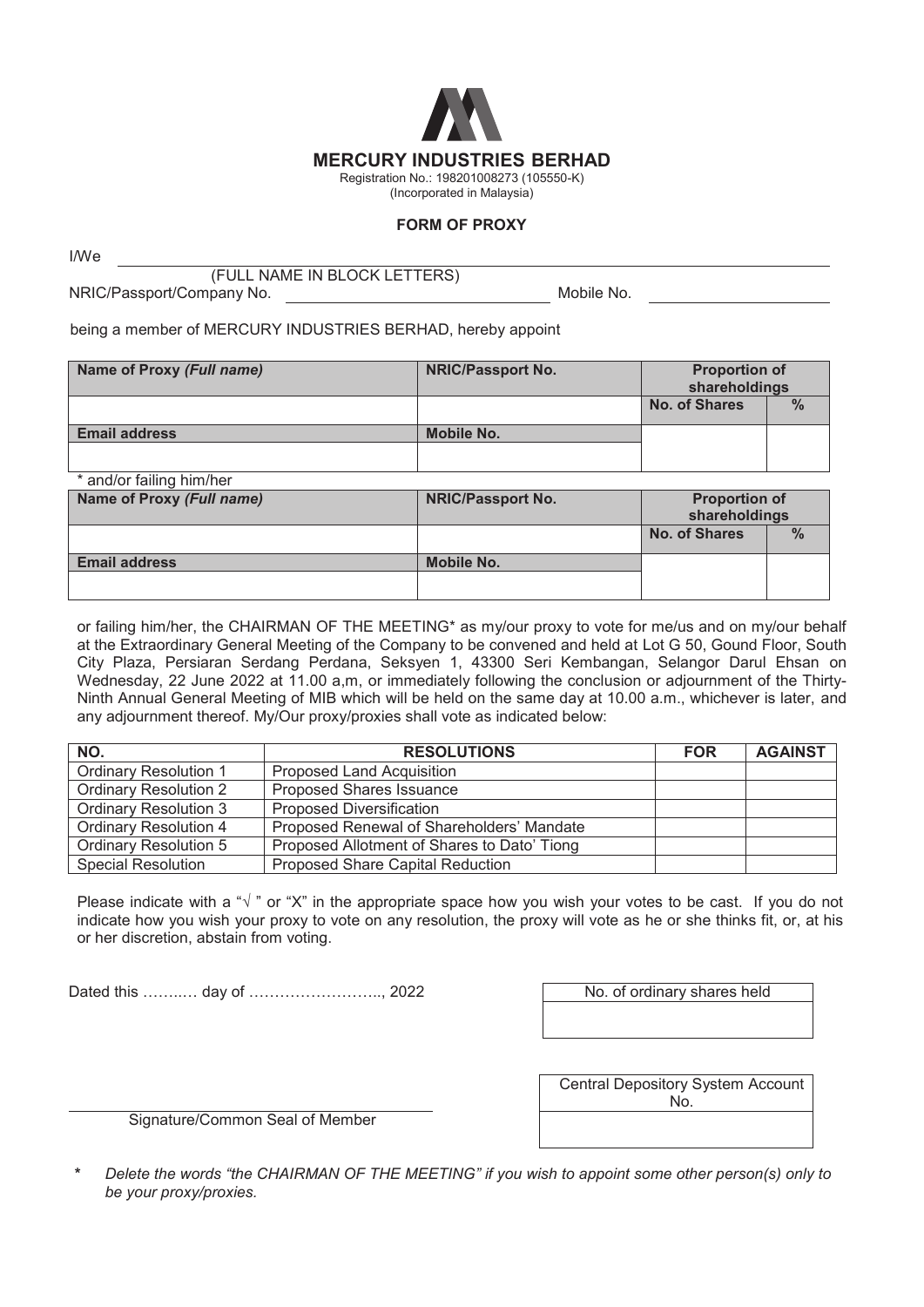## *Notes:-*

- *(i) A member of the Company entitled to attend and vote at this meeting is entitled to appoint two (2) or more proxies to attend and vote in his stead. A proxy may but need not be a member of the Company. Where a member appoints more than one (1) proxy, the appointment shall be invalid unless he specifies the proportion of his shareholdings to be represented by each proxy.*
- *(ii)* Where a member of the Company is an authorised nominee as defined under the Securities Industry (Central *Depositories) Act, 1991, it may appoint two (2) or more proxies in respect of each securities account it holds with ordinary shares of the Company standing to the credit of the said securities account.*
- *(iii) Where a member of the Company is an exempt authorised nominee which holds ordinary shares in the Company for multiple beneficial owners in one (1) securities account ("Omnibus Account"), there is no limit to the number of proxies which the exempt authorised nominee may appoint in respect of each Omnibus Account it holds.*
- *(iv) Only a depositor whose name appears in the Company's Record of Depositors as at 15 June 2022 shall be regarded as a member and entitled to attend, speak and vote at this meeting or appoint proxy(ies) to attend and vote on his/her behalf.*
- *(v) The instrument appointing a proxy shall be in writing under the hand of the appointer or of his attorney duly authorised in writing or if the appointer is a corporation, either under seal or under the hand of an officer or attorney duly authorised.*
- *(vi) The original instrument appointing a proxy and the power of attorney or other authority, if any, under which it is signed or a notarially certified copy of that power or authority shall be deposited at the Registered Office of the Company at Suite 11.1A, Level 11, Menara Weld, 76 Jalan Raja Chulan, 50200 Kuala Lumpur not less than forty-eight (48) hours before the time for holding the meeting or adjourned meeting.*
- *(iv) The Personal Data Protection Act 2010, which regulates the processing of personal data in commercial transactions, applies to the Company. By providing to us or our agents your personal data which may include your name, contact details and mailing address, you hereby consent, agree and authorise the processing and/or disclosure of any personal data of or relating to you for the purposes of issuing the notice of this meeting and convening the meeting, including but not limited to preparation and compilation of documents and other matters, whether or not supplied by you. You further confirm to have obtained the consent, agreement and/or authorisation of all persons whose personal data you have disclosed and/or processed, in connection with the foregoing.*